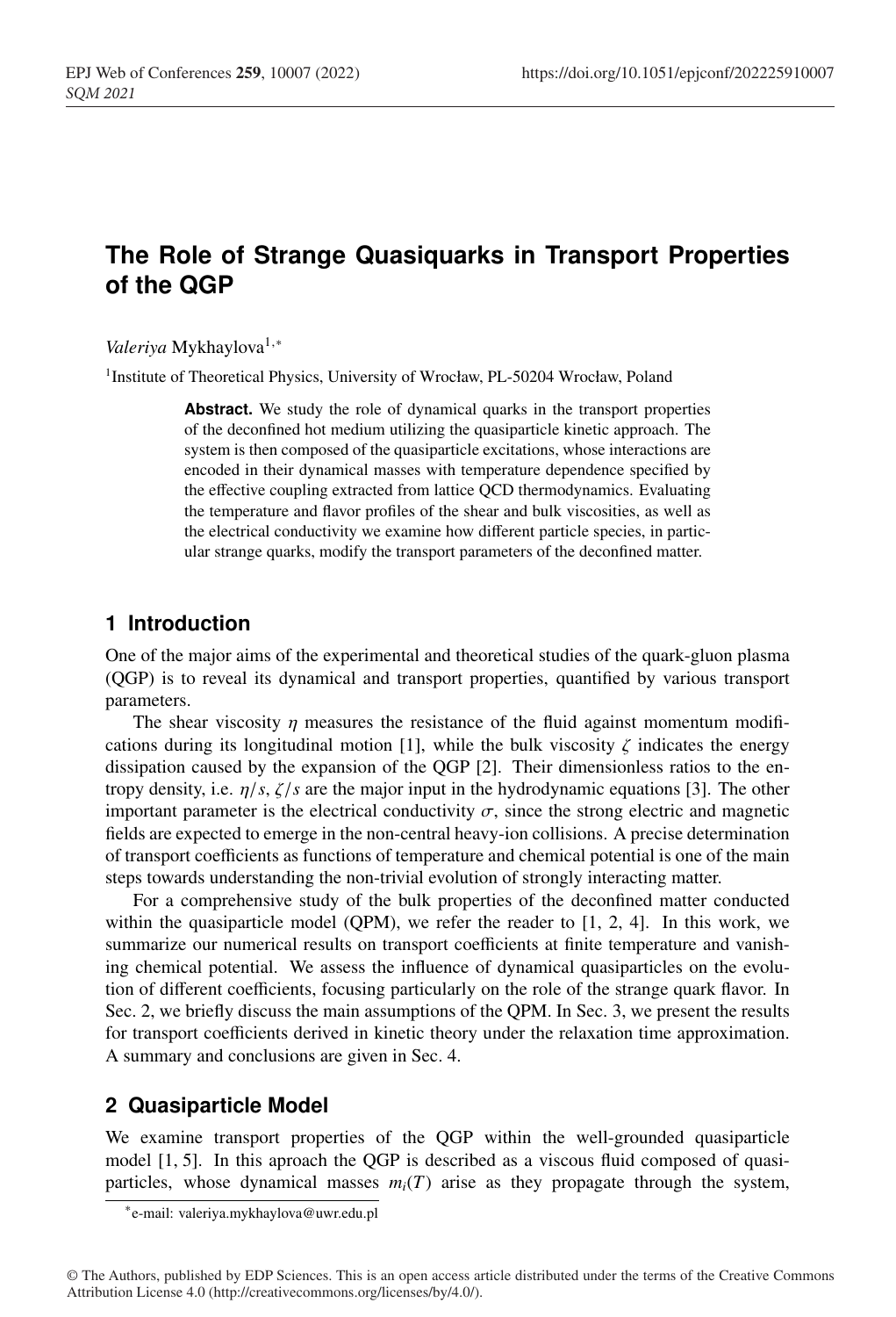$m_i^2(T) = (m_i^0)^2 + \Pi_i(T)$ . The effective mass depends on the bare particle mass  $m_i^0$  and the gauge-independent self-energy Π*<sup>i</sup>* defined as [5]

$$
\Pi_{l,s}(T) = 2\left(m_{l,s}^0 \sqrt{\frac{G(T)^2}{6}T^2} + \frac{G(T)^2}{6}T^2\right), \qquad \Pi_g(T) = \left(3 + \frac{N_f}{2}\right)\frac{G(T)^2}{6}T^2. \tag{1}
$$

The effective running coupling  $G(T)$  is deduced from the equation of state calculated in lattice gauge theory for the OGP with  $2 + 1$  quark flavors and the gluon plasma in pure Yang-Mills theory. This way, the  $G(T)$  incorporates the non-perturbative dynamics near the QCD phase transition and reproduces the perturbative behavior in the very high-temperature regime [1, 2].

### **3 Transport parameters in kinetic theory**

Assuming that a system slightly deviates from thermal equilibrium, we employ the expressions for the transport parameters determined from kinetic theory under the relaxation time approximation. The derivation and detailed analysis are presented in  $[1, 5, 6]$  for the shear viscosity η, in [2, 5] for the bulk viscosity ζ, and in [2, 4, 7] for the electrical conductivity  $\sigma$ .



**Figure 1.** Shear (left) and bulk (right) viscosities to the total entropy density ratios as functions of  $T/T_c$ . The individual contributions from gluons (diamonds), light (triangles) and strange (pentagons) quarks are shown along with the total ratios for the QGP with  $N_f = 2 + 1$  (squares) and  $N_f = 0$  (circles). In the left panel, the Kovtun-Son-Starinets (KSS) bound of  $1/4\pi$  is indicated by the dashed line.

In Fig. 1 we present the total specific shear and bulk viscosities of the hot QCD medium, along with the individual contributions of each quasiparticle sector in case of  $N_f = 2 + 1$ . The hierarchy in  $\eta_i/s$  follows the ordering in the effective masses [1], while in  $\zeta_i/s$  this behavior is disturbed. Although strange quarks and gluons are described by different statistical distributions, there appears a quantitative resemblance between  $\zeta_s/s$  and  $\zeta_a/s$  ratios. We find that the similarity arises due to a convolution of the factors entering the expression for the bulk viscosity [2]. Overall, the light quarks bring the main impact to the total shear and bulk viscosities, while the heaviest quasiparticles are the most effective ones in equilibrating momentum degradations within the QGP.

Compared to the pure Yang-Mills theory, the presence of dynamical quarks in QCD significantly increases  $\eta/s$  and  $\zeta/s$  ratios. Further, one clearly observes a smooth behavior of the specific viscosities in the vicinity of the QCD crossover, and a strong non-monotonicities around  $T_c$  in pure Yang-Mills theory due to the first-order phase transition [1].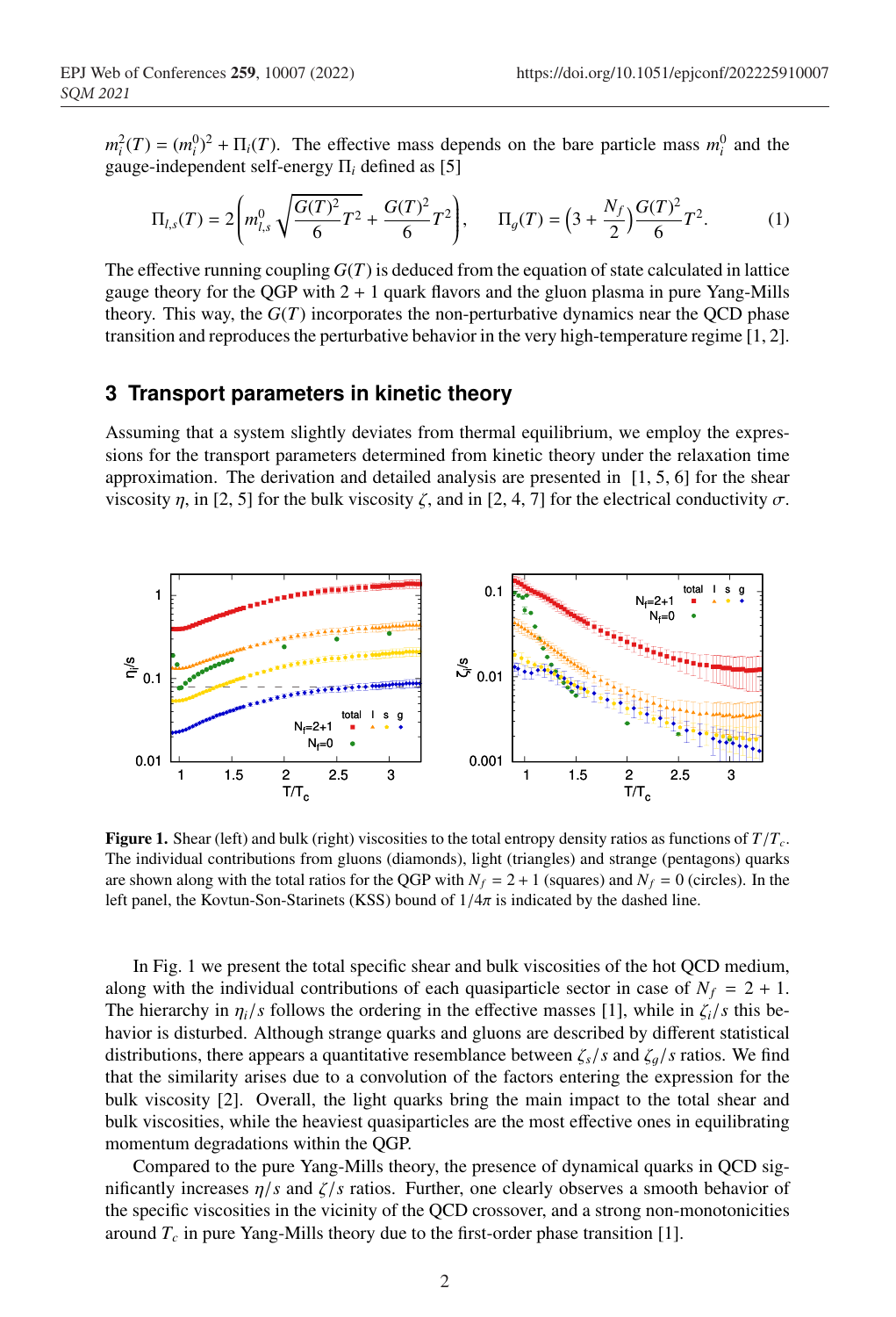Fig. 2 (left) illustrates the bulk to shear viscosity ratios  $\zeta_i/\eta_i$  obtained by dividing each curve presented on the left side of Fig. 1 by the corresponding curve on the right. We have utilized the total  $\zeta/\eta$  ratio in QCD and pure Yang-Mills theory to study the impact of quarks onto the deviation of the deconfined matter from conformal invariance [2]. Here, we observe an interesting overlap of the  $\zeta_s/\eta_s$  component coming from strange quarks, with the total  $\zeta/\eta$ ratio. Thus, the strange quark sector quantitatively resembles the bulk to shear viscosity ratio for the QGP. The contribution from the light quark sector slightly underestimates the total  $\zeta/\eta$ ratio, while the  $\zeta_a/\eta_a$  is much larger due to the suppressed gluonic term in the shear viscosity, see left panel of Fig. 1.



**Figure 2.** Left: Bulk to shear viscosity ratio for the QGP with  $N_f = 2 + 1$  (squares), shown along with the individual contributions from light quarks (triangles), strange quarks (pentagons) and gluons (diamonds). Alongside, the ratio for pure gluon plasma (circles) is presented. Right: The scaled electrical coductivity  $\sigma_i/T$  for the QGP (full squares) along with the light (sum of up and down, full triangles) and strange (full pentagons) quark components. The corresponding lattice data is deduced from [8] for the total electrical conductivity (open squares) and for light and strange quark contributions (open triangles and open pentagons, respectively).

In the right panel of Fig. 2 we present the total scaled electrical conductivity  $\sigma/T$  along with the contributions from light and strange quasiparticle sectors. The light-quark contribution is larger than that of the strange quarks since it contains electric charges of up and down quarks and since the strange quark component is suppressed by the larger effective mass. The corresponding lattice data [8] near  $T_c$  is rather compatible with the QPM result, whereas the discrepancy between them emerges at  $T \approx 1.5 T_c$  and increases gently with temperature. This can be attributed to the fact that the lattice setup includes the pion mass  $M_\pi = 384(4)$  MeV, heavier than the physical one used in our model-building.

For a detailed comparison of the total  $\sigma/T$  ratio with the results computed in other approaches, we refer a reader to [2, 4].

### **4 Conclusions**

We have examined the influence of different dynamical particles, especially the strange quarks, on transport coefficients of the deconfined matter. The transport parameters were computed within kinetic theory under the relaxation time approximation for a medium approached by the quasiparticle model (QPM). The dynamical masses of quasiparticles are characterized by the effective temperature-dependent running coupling deduced from the entropy density obtained by lattice simulations.